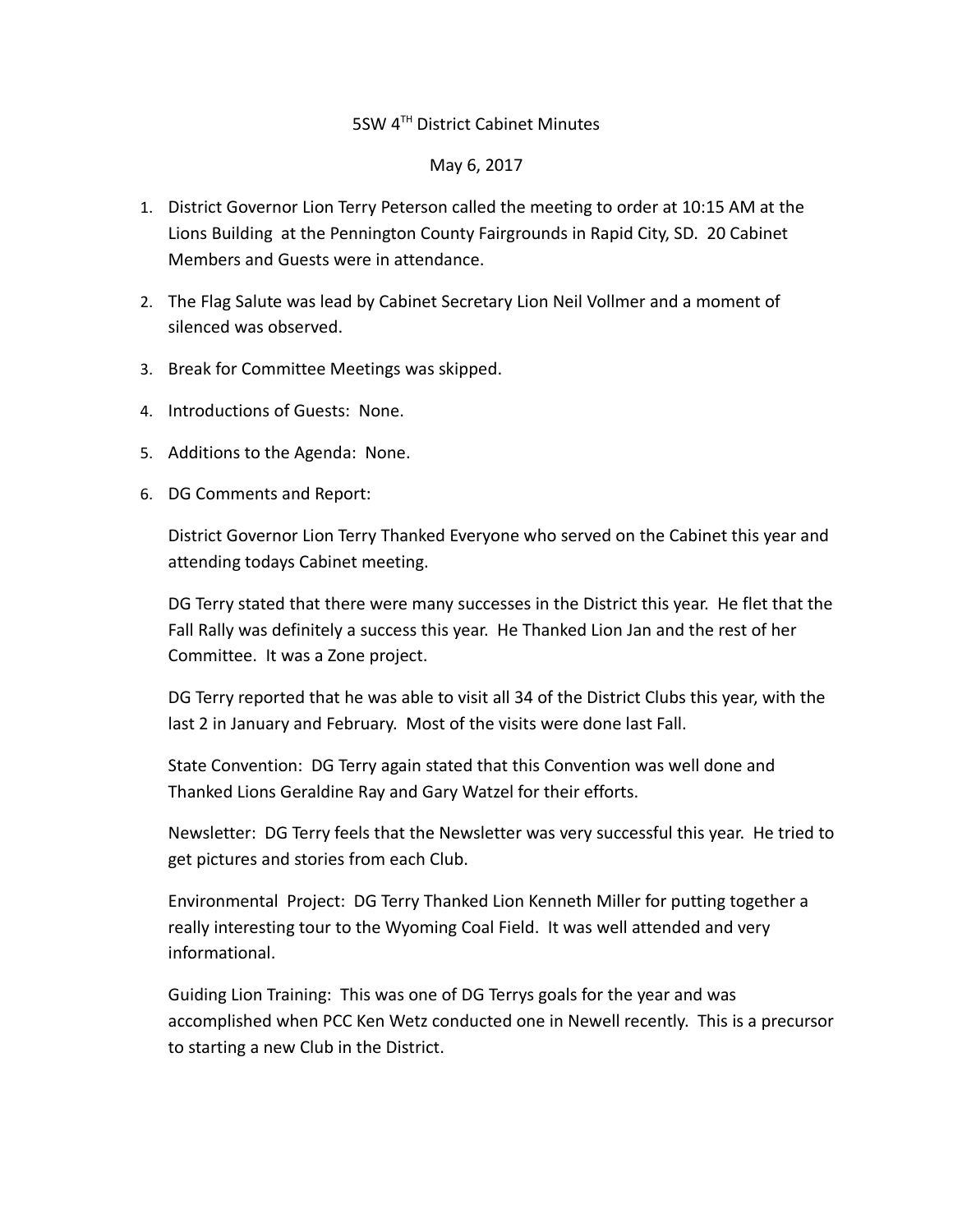District Governor Team Meetings: DG Terry Thanked everyone who had attended them. He feels that they have been worked very well and recommended that Future Governors continue them. He stated that they have been a great effort for the District.

District Membership: Governor Terry noted that the Mines Campus Club dropped 25 Members from their role recently. Prior to that, the District was at a breakeven point.

Lion Terry also reported that the average age of our Members dropped by 2 years so far this year. Average age now is 67 years of age.

Zone Training: This happened this year, Thanks to PID John Daums efforts. 5 Zone Chairs attended.

Club Officer Training: This is starting today and will continue with Training offered in several locations around the District. Lions Ken Wetz and Neil Vollmer are conducting them.

Areas of concern: DG Terry noted 2 areas of concern, both have to do with unpaid International and District dues by 2 Clubs.

Club of the Year contest: Rapid City Rushmore Club has been selected to represent our District in the MD5 Club of the Year Contest. This was passed on 10 months of Activities. The 5SW contest continues until June 30<sup>th</sup>.

District Speech Contest: DG Terry reported that there were 2 entries in the Contest. This is a first to have a District Contest, which Lion Terry is happy to report. Entries were from the Spearfish and Newell Lions Clubs.

Award: District Governor Terry presented a Guiding Lion Certificate to  $2^{nd}$  VDG Bea Gifford.

MD5 Council Chairperson: DG Terry announced that he had been elected to be the Chairperson for MD5 for this upcoming year. He was congratulated by those attending.

DG Terry then asked DGE Tim for comments. Lion Tim noted that he is getting his Cabinet organized and Thanked those who are willing to serve. He noted that he feels that he and DG Terry have worked well together this past year.

7. Cabinet Secretary Report:

Cabinet Secretary Neil stated that he really didn't have that much to report. A few Clubs have not submitted any Membership or Activity reports for the year. Lion Ted Pukas stated that he had received an email from LCIF asking Clubs to appoint a Club LCIF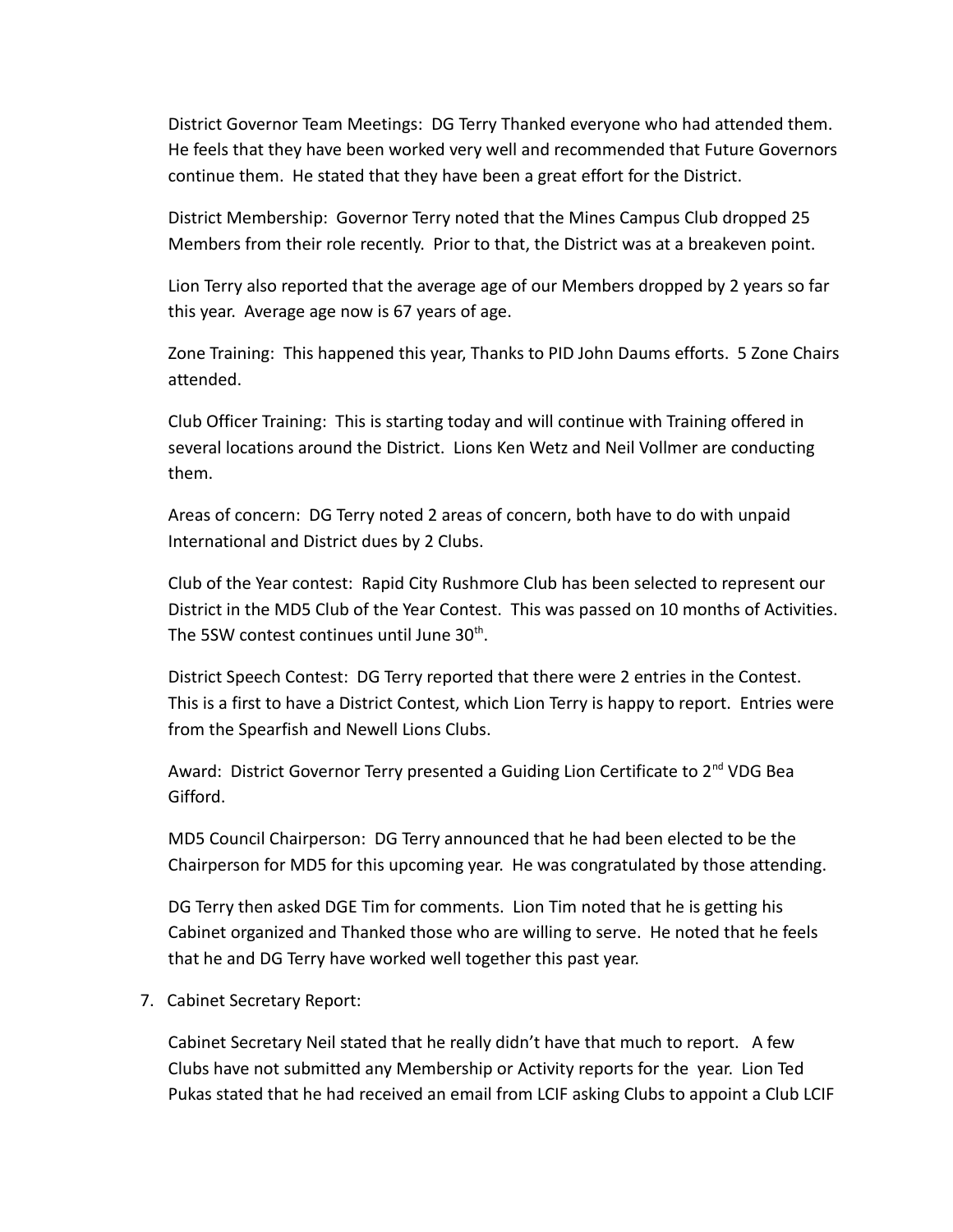Coordinator and asked whether other Clubs had received such a notice. One other Lion stated that he, too, had received that email. Secretary stated that he knew nothing of such a Club position. Motion by Lion Geraldine Ray to accept the minutes of the January Cabinet meeting and the current Secretary report. Second by PDG Chuck Edwards. Motion carried.

## 8. Treasures Report:

.

Lion Richard Waits was unable to attend today. He did prepare the reports and they were handed out. Lion Neil briefly discussed them. Some discussion orcurred on the Convention Fund item. It was noted that most of the District Clubs made a donation to the Leonardo Fund. A question was presented on whether the District was looking at t dues increase. No one present ventured an answer. Motion made by PDG Kden Gifford to File the report for audit, second by Lion Rick Brady. Motion carried.

9. Committee Reports:

Administrative Committee: District Governor Elect Tim Brown:

GMT—PCC Ken Wetz reported that a Guiding Lion Training session will be held in Newell later in May. Would do one in Rapid City, if requested and interest was there. New Officer Training will be held today following the Cabinet Meeting and in Sturgis and Mobridge next week. Lion Ken requested that All Clubs add just 1 new Lion yet this year. This would remove our District deficit. He also noted that LI has a hand out of 6 elements of a Successful Club. A very worthwhile hand out.

Web Site—PDG Ted Pukas encouraged Clubs to use it more with Club happenings and stories.

District Administrator—PDG Gary Johnson reported that he has been working with Clubs which have past due with their International and District dues.

Fall Rally—Lion Jan thanked everyone for coming and having fun at the Rally. The Committee worked hard in organizing it.

LCIF—Chairperson PDG Doug Scheller has visited 14 Clubs this Spring and plans to continue with the visitations. His is encouraging all Clubs to consider honoring one of their Club Members with a Melvin Jones Fellowship.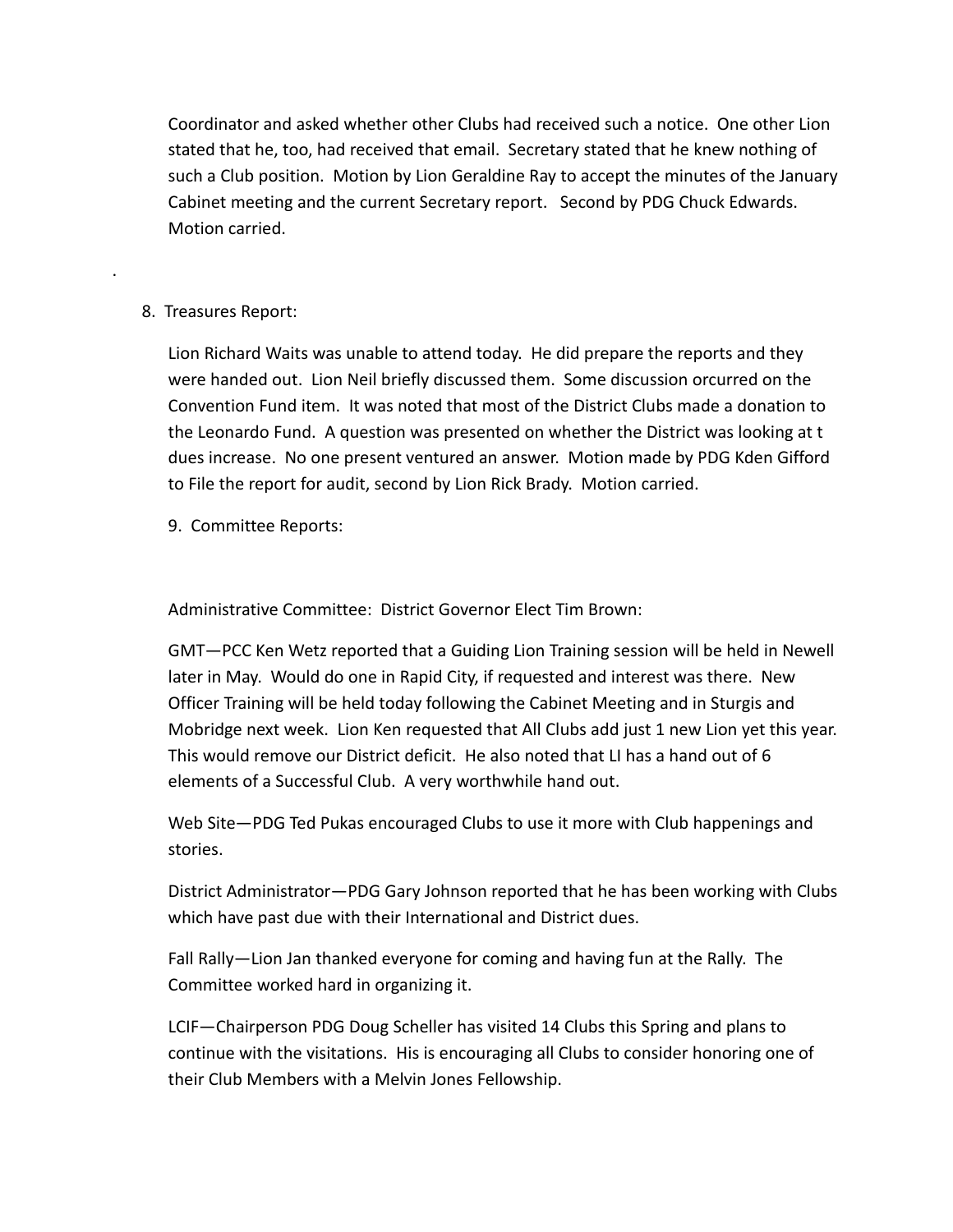Audit—Lion Rick noted that the audit will be done after July 1.

Newsletter—DG Terry stated that he has been asked to be the Editor again next year and will be doing it. He has appreciated the Clubs who submitted material for him to use.

Leader Dog—Lion Donna Wetz reported that 24 of our District Clubs have made a contribution to Leader Dog. 5SW Clubs have contributed over \$11,000 this year. He noted that she has Leader Dog placemats for Clubs to use for meals. If anyone would like some, just contact her. She is also available to present a program on Leader Dog, which she recently did for a Homemakers Extension Clubs Meeting.

Youth—Lion Nathan Chicoine has been working on organizing a Leo Club in Rapid City. He has ran into several roadblocks, but is not deterred and is moving forward. He also reported the MD5 Youth Exchange Camp will be held near Drake, N. D. on July 16-20. He knows of 2 Clubs who plan to send a youth. He is working on a transportation ride share plan.

Diabetes—PDG Chuck Edwards has made Club visits with a program on Diabetes and is available to do more. Please contact him if you are interested.

Sight & Vision—PDG Ken Gifford reported that over 60,000 pairs of glasses have been collected in South Dakota last year. He asked Lions to make it known that we collect hearing aides also. The Vision Van is now available in 5SW. About 15,000 people have been screened this year, most of which are kids.

Environmental—Lion Ken Miller announced that he is lining up another Tour into Wyoming for this Fall. The Tour will go to the Dry Forks Power Station which features up to date pollution controls, it is also a Test Center for converting carbons to other useable products. He reminded Lions of the Environmental Contest that is an ongoing project.

State Lions Convention—Lion Geraldine Ray reported that Club reports have been completed and filed.

Service Committee:  $1<sup>st</sup>$  VDGE Bea Gifford Thanked all of the Service Committee Chairs for submitting reports this year. She announced that the 2019 State Convention will be hosted by the Spearfish Lions Club.

Zone Chairpersons Report: PDG Galen Jones chairperson.

Zone 3-Lion Lon Carrier reported that he has attended some of the Club meetings and has enjoyed them.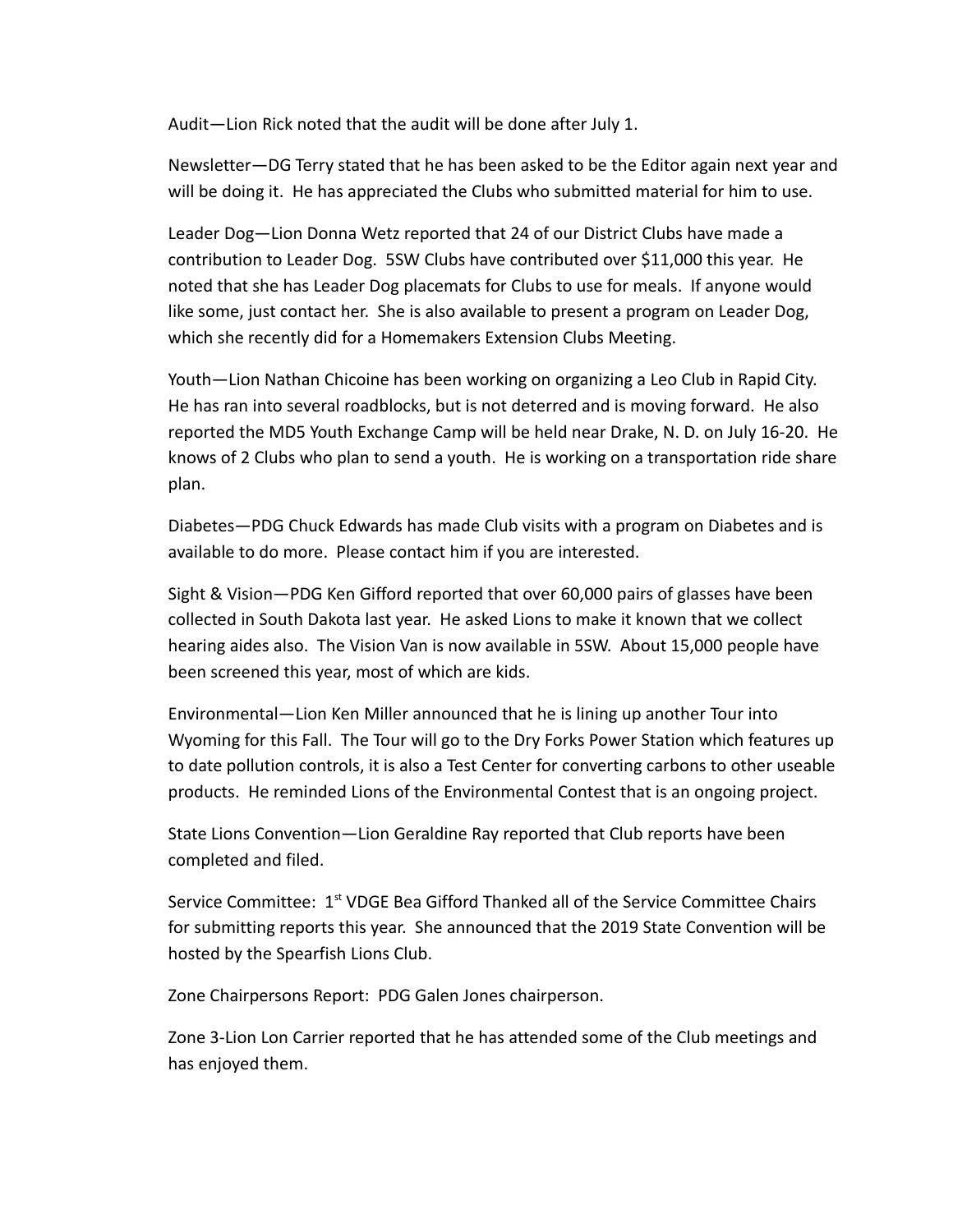Zone 2-Lion Linda Vollmer has attempted Zone Meetings, but with mixed success. She has also visited all of the Clubs except 1.

Zone 6-Lion Jan Endes has visited the Clubs in her Zone also. It is hard to get Clubs together.

Zone 7-Collin Keeler has visited 2 of his Clubs and has been staying in contact with them via email.

9. Old Business:

None.

Cabinet recessed for lunch.

10. New Business:

a.) SD School of Mines Lions Club is delinquent with their International and District dues. DG Terry is working with them to get payment made.

b.) Club Reports: PDG Gary Johnson is working closely with 3 Clubs who are past due with their reports. Progress is being made.

c.) MD 5 Convention Program: PDG Ken Gifford reported that this venture started 5 years ago when 5SW Lions, especially from the Hills area, began planning. It has been a big job and he thanked PCC Ken Wetz for serving as the Co-Chairperson.

He highlighted several items: The International  $1<sup>st</sup>$  Vice President won't be arriving until rather late Friday evening. Parade—Some Leo Club Members are needed to lead the Parade and to carry the torch. Parade begins at 10, a viewing stand for the International Guest and His Spouse will be set up at the Franklin Hotel. 11 5SW Clubs will have a float in the parade. A few floats from N. D. and Saskatchewan are expected. 15 dignitaries are planning to attend. Golf Outing is planned for Wednesday. Historical Tour of Deadwood is set for Wednesday and a Spouses Tour will be held on Friday. Much is planned.

d.) MD5 Contests: The Rushmore Lions Club was selected as our Districts entry in the Club of the Year Contest, Belle Fourche Lions Club was selected for the Web Site contest and Rushmore Lions Club was selected for the Newsletter contest.

e.) 5SW/5SE Joint Directory: No report.